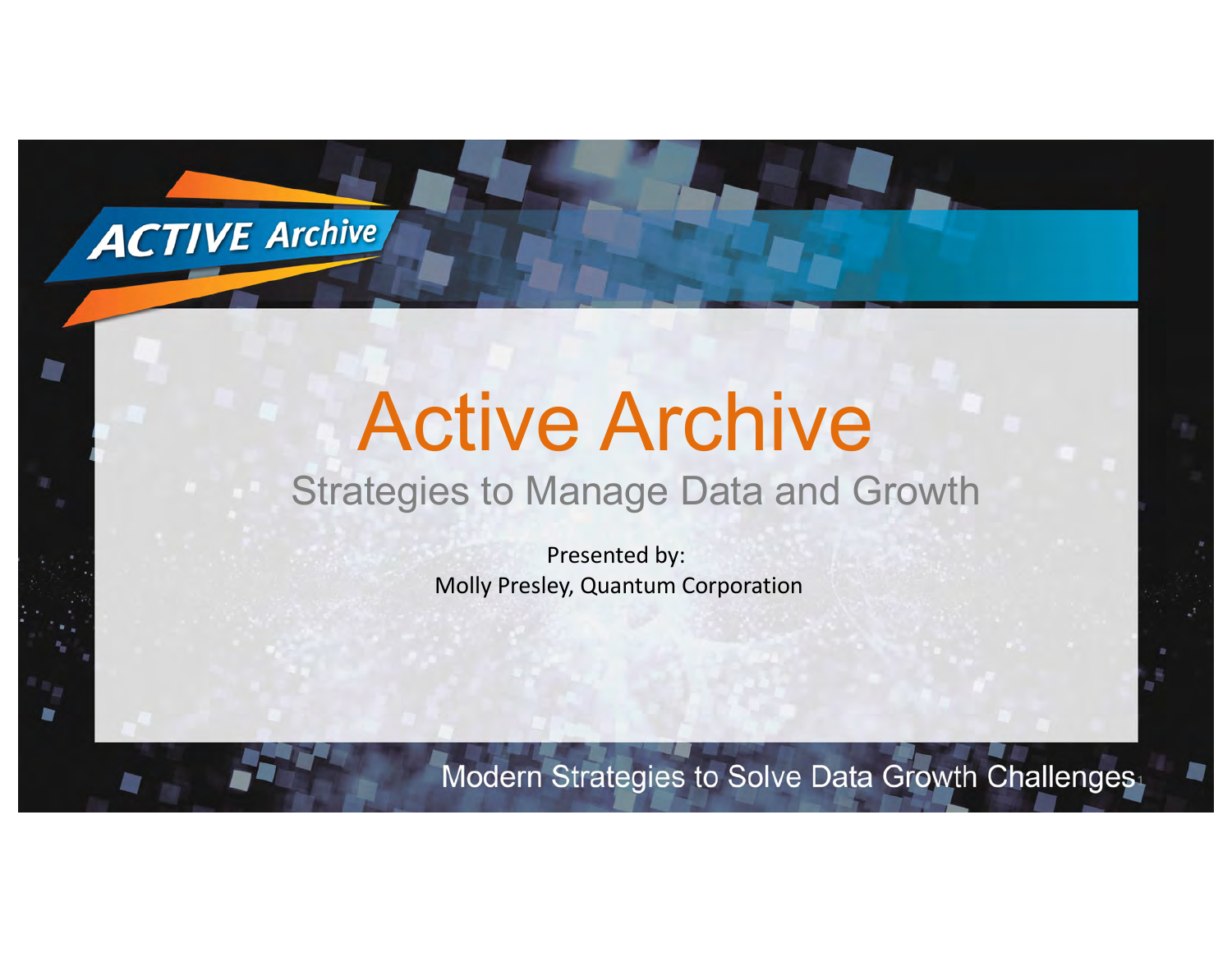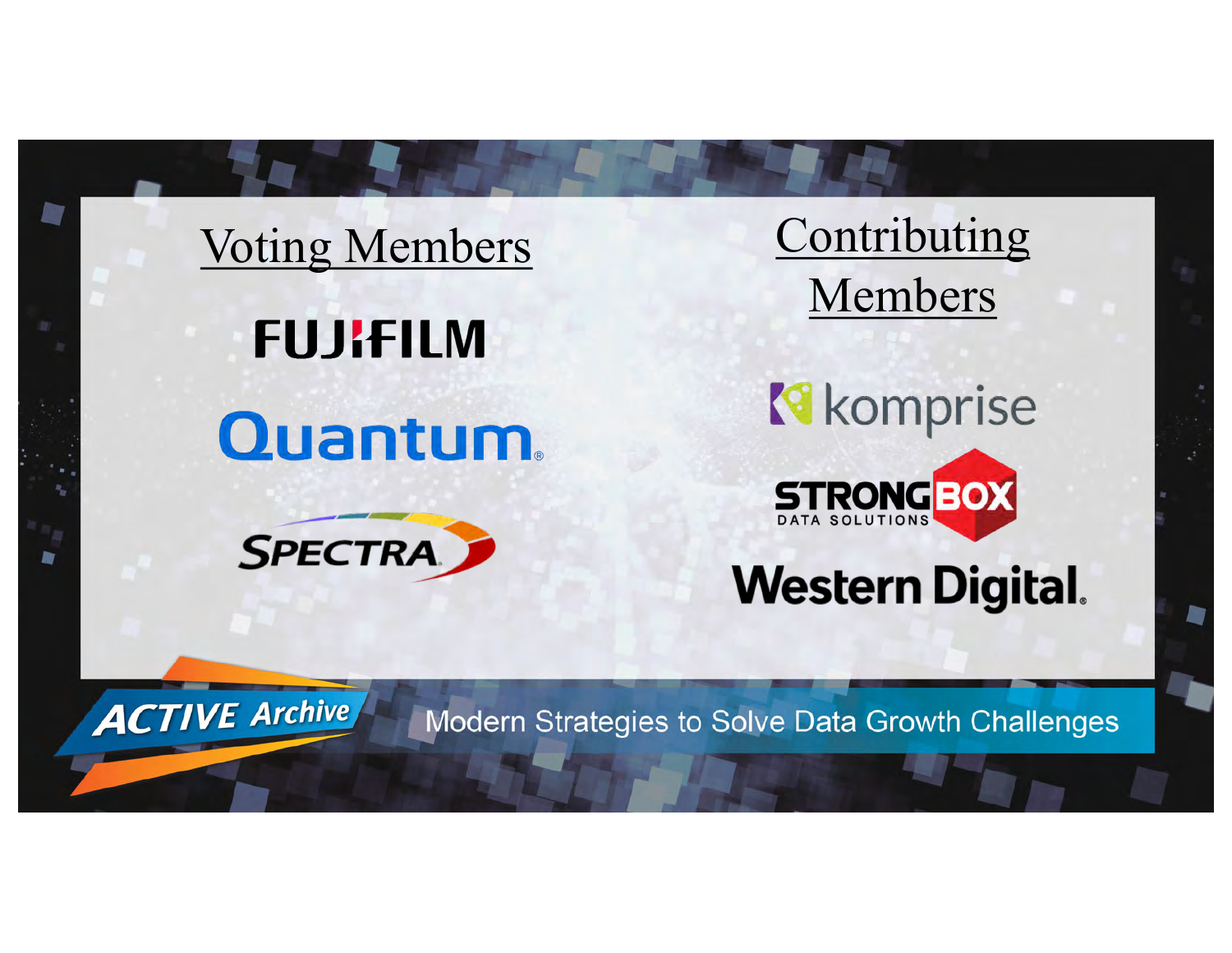### **Some Industry Observations Related to Data Growth**

|  | <b>Industry</b>                                           | <b>Observation</b>                                                                                                                                                                                                           | <b>Scale</b>                                                  |
|--|-----------------------------------------------------------|------------------------------------------------------------------------------------------------------------------------------------------------------------------------------------------------------------------------------|---------------------------------------------------------------|
|  | <b>Media and</b><br><b>Entertainment</b>                  | Data growth: Production: 8K, 3D, Immersive,<br>Mostly ground based.<br>More AI for search, repurpose, monetization, compliance                                                                                               | Petabyte workflows.<br>Exabyte Archives.                      |
|  | <b>IoT, Smart Cities</b>                                  | Data growth: more deployments, higher res, longer retention<br>Mixed cloud based (IoT), ground based (security)<br>Lots of data feeds; developing use cases and business models                                              | Exabyte accumulation.                                         |
|  | <b>Autonomous</b><br><b>Vehicle</b><br><b>Development</b> | Data growth: more cameras & sensors, higher resolution, more players<br>Mostly ground based.<br>Drive for increased AI precision, accuracy                                                                                   | Petabyte workflows.<br>Exabyte archives.                      |
|  | Life Sciences                                             | Data growth: Genomics workflow cost reductions fueling more deployments. Higher<br>resolution, more powerful microscopy.<br>Mostly ground based (clinics, capture); cloud for standard datasets and common analysis<br>tasks | Terabyte to PB<br>workflows. Petabyte<br>to Exabyte archives. |

₩

**ACTIVE Archive**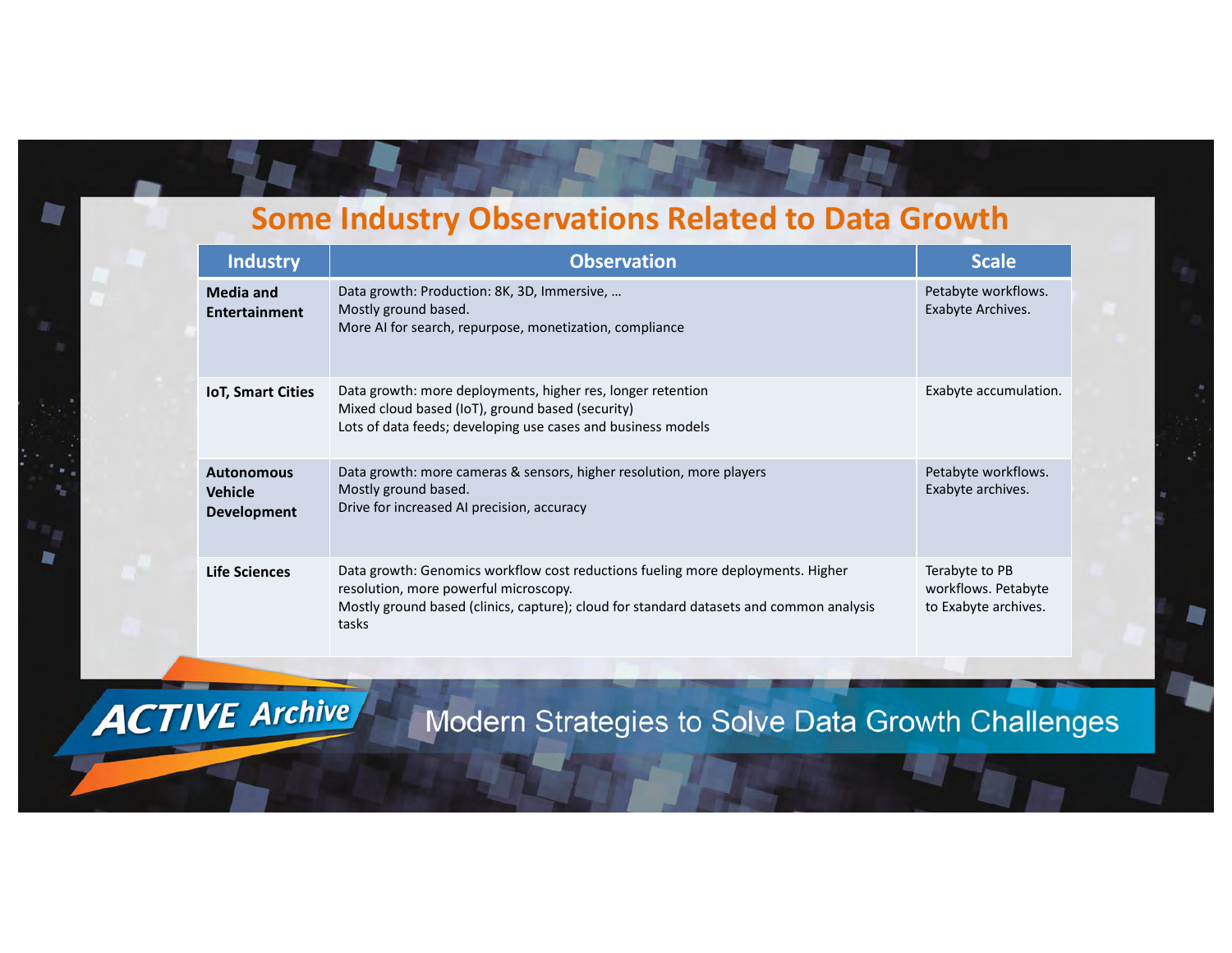

High Performance & Archive **Requirements** 

**ACTIVE Archive** 

Content Sharing is Part of Workflow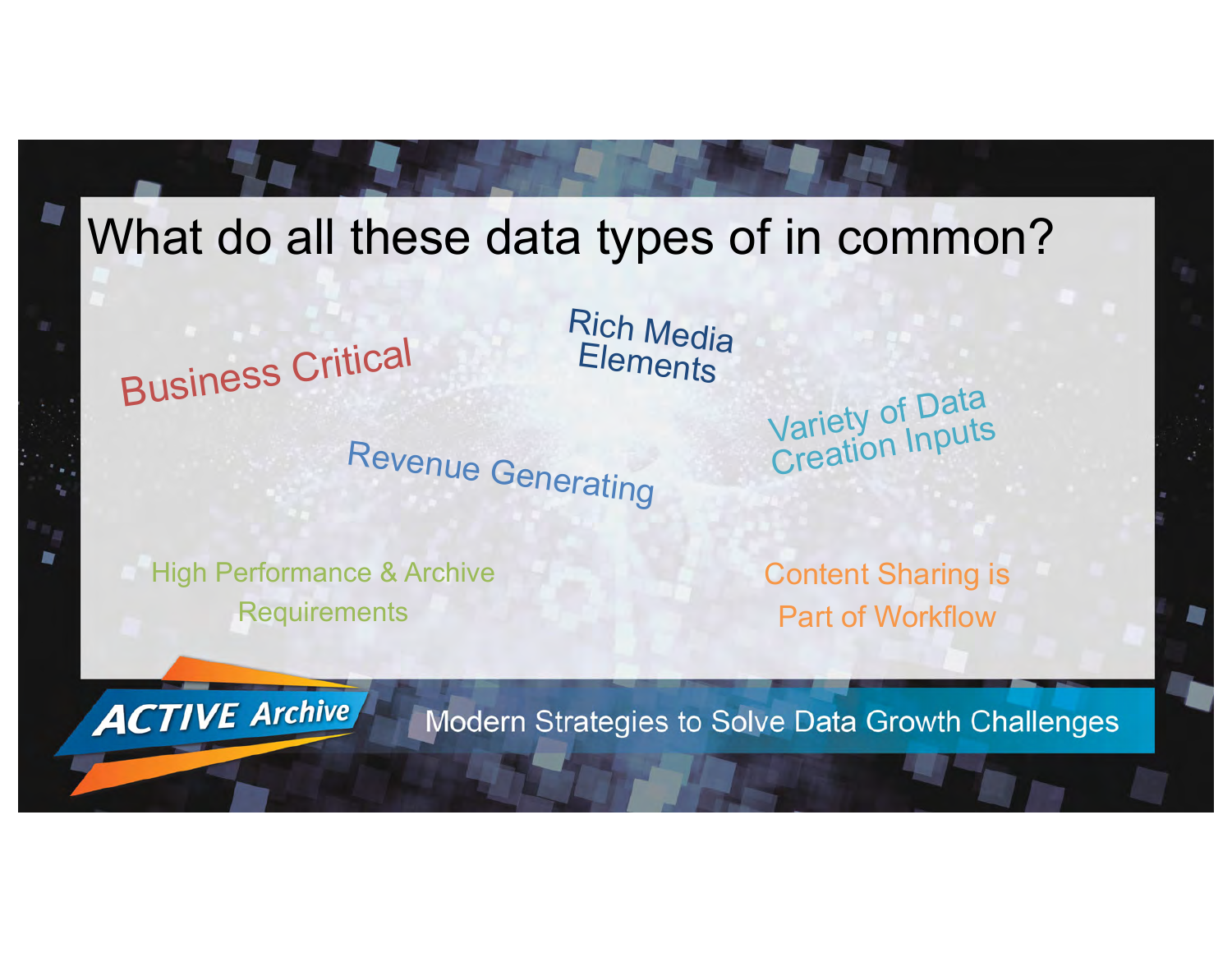## The Evolving Value of Storage

#### **DATA CAPACITY**



**"How Much Space?" "Cost of Capacity?" "Percentage Full?"**

**ACTIVE Archive** 

**D** 

**DATA MANAGEMENT**



**"What Kind of Data?" "When Last Used?" "Where Should It Sit?" "Move It There!"**

**"What Was Said?" "Where's That Object?" "Find That Face!"**

Modern Strategies to Solve Data Growth Challenges

**DATA INTELLIGENCE**

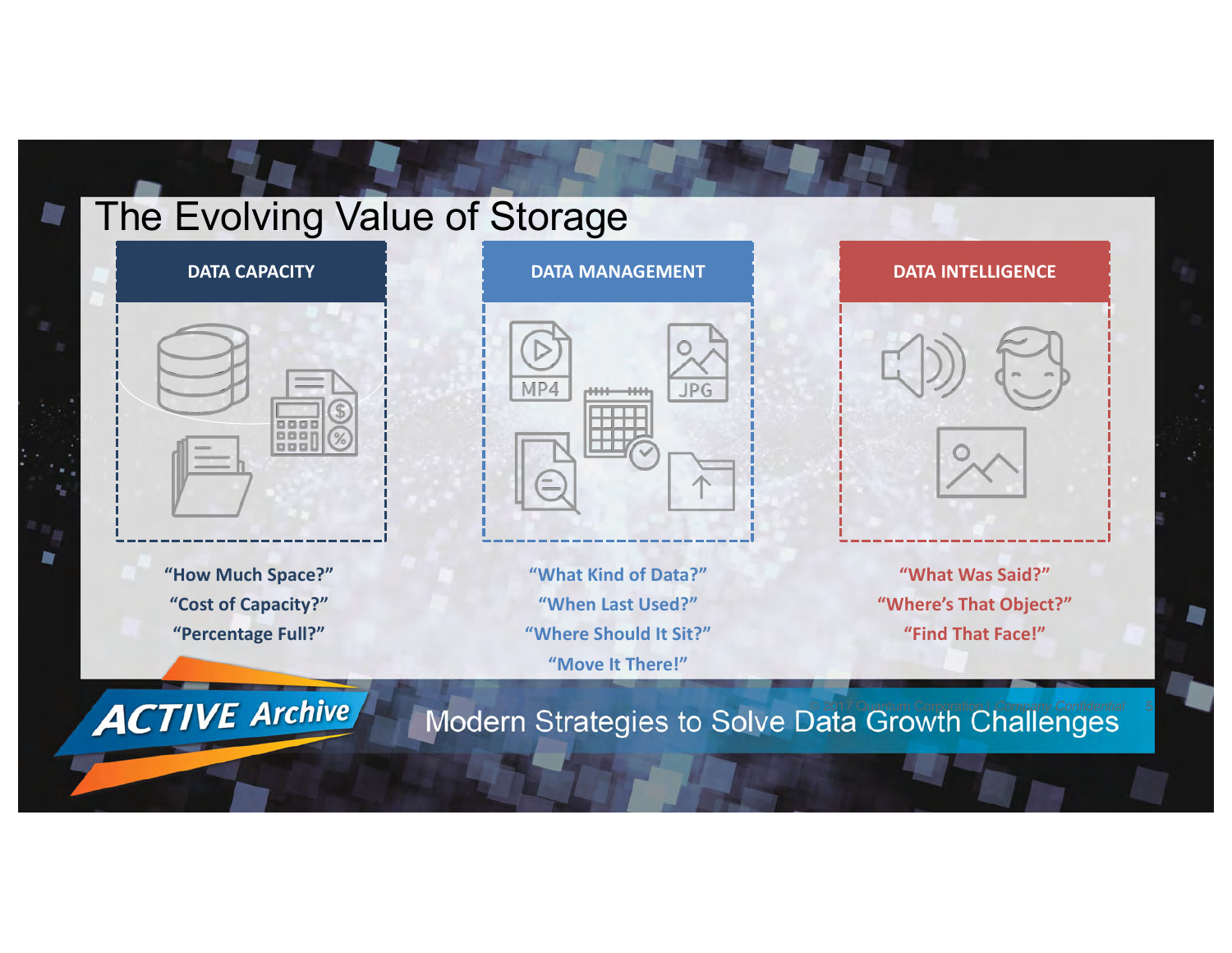# The Evolving Value of Storage **DATA CAPACITY DATA MANAGEMENT DATA INTELLIGENCE Active Archive Strategies** m **AS STORAGE CAPACITY BECOMES A COMMODITY, ACTIVE ARCHIVES CREATE MORE INTELLIGENT STORAGE SOLUTIONS THAT HELP MAXIMIZE THE VALUE OF CONTENT. ACTIVE Archive** Modern Strategies to Solve Data Growth Challenges 6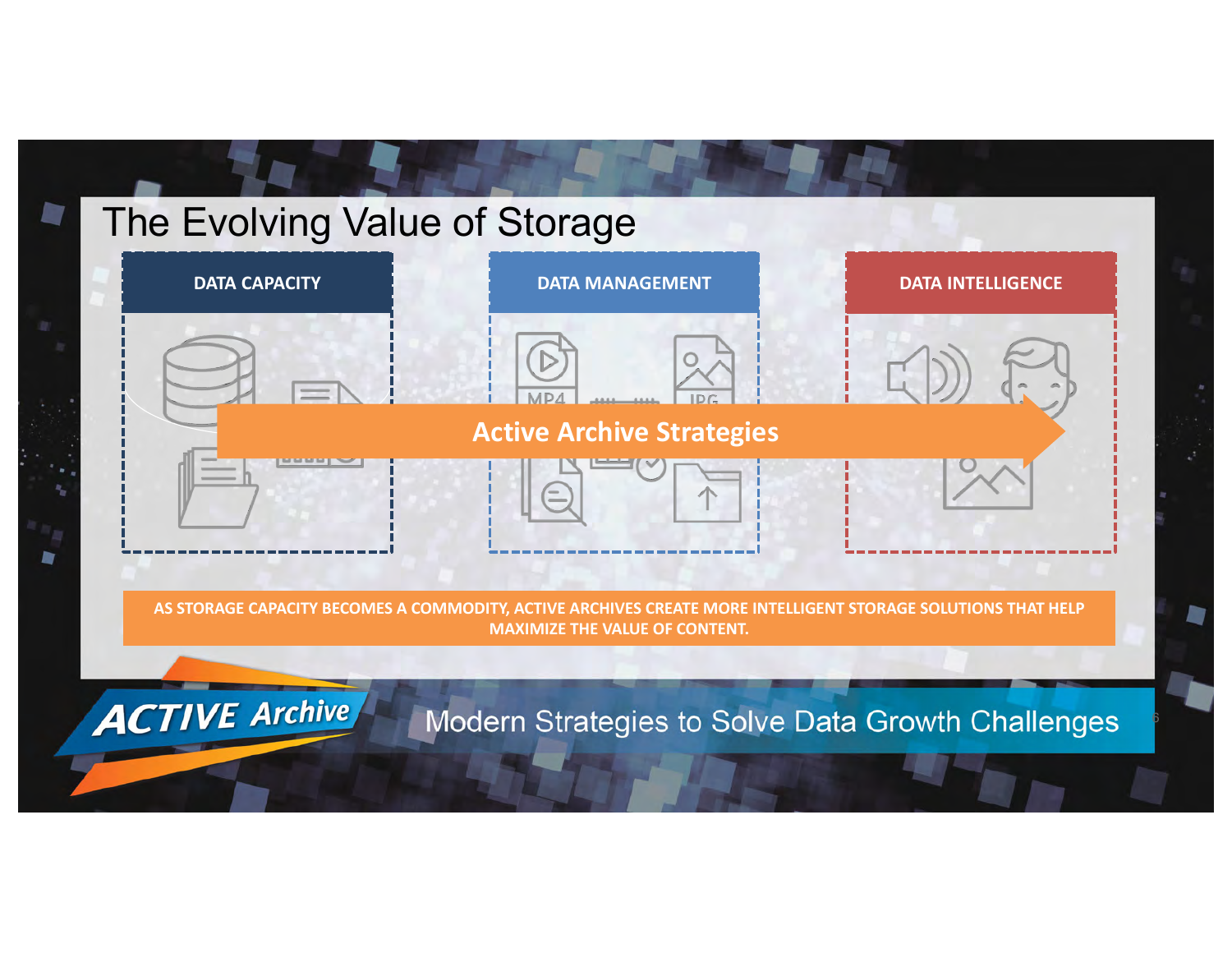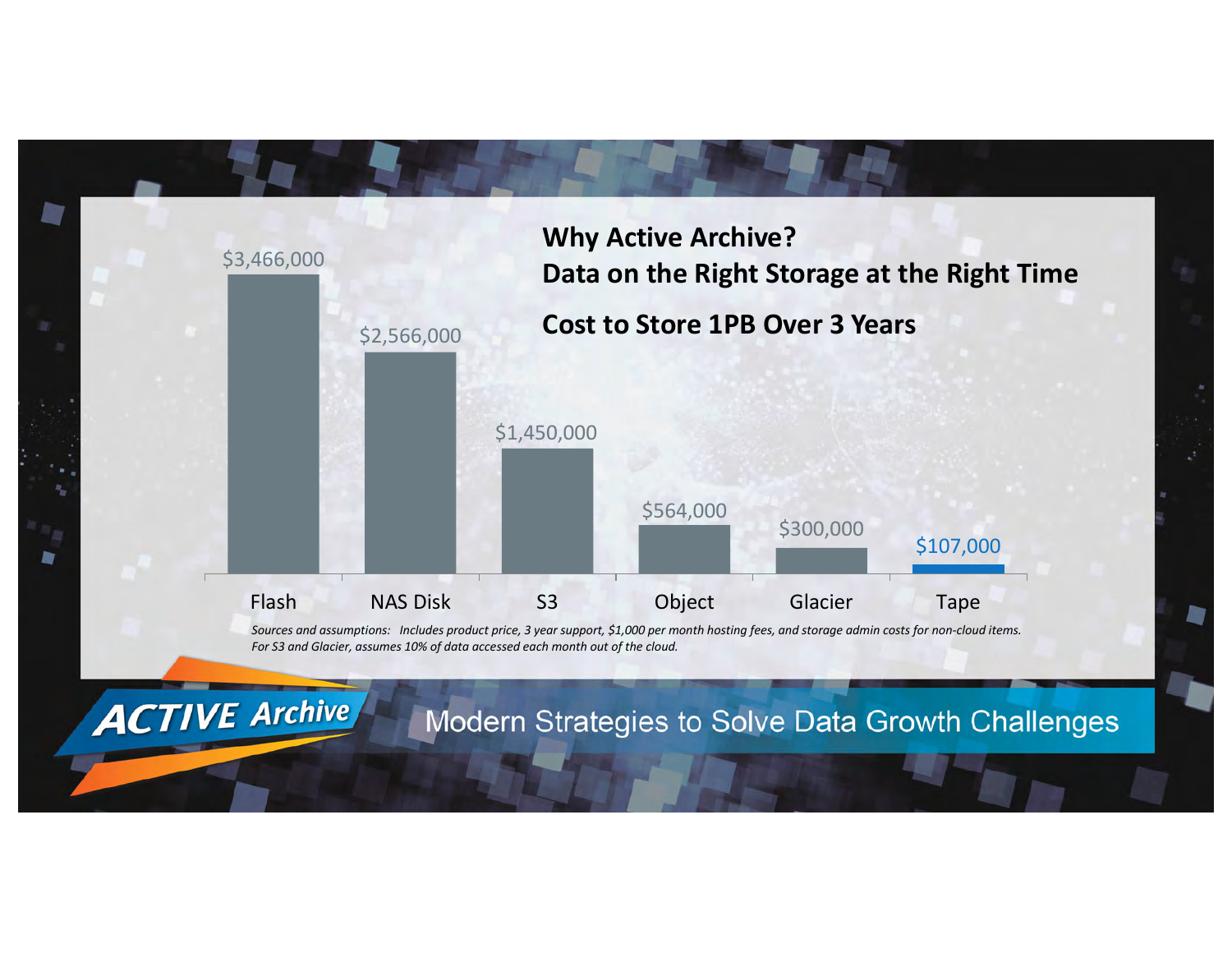

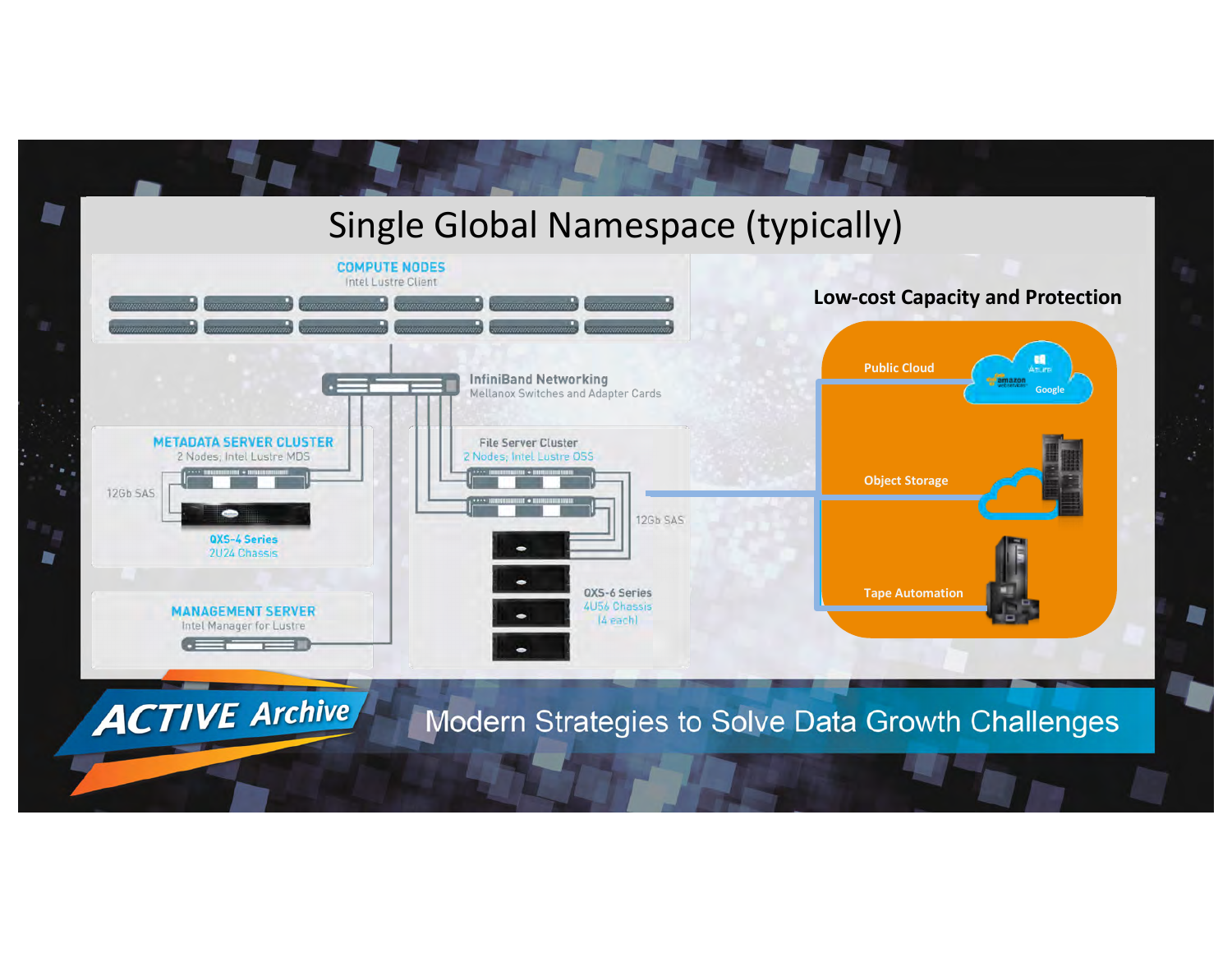#### Leveraging AI in an Active Archive? On-premise and in the Cloud



**ACTIVE Archive** 

- Unlock Hidden Value New cognitive storage platform unlocks value from new and existing content
	- Generate extensive metadata about not just text but audio & video data as it is captured
	- Monetize and bring life to tape archives as a background process or during a migration
- Localized, hybrid and cloud options options
	- Minimize Data Movement
	- Adhere to Security Protocols
	- Create an Optimized AI Workflow
	- Reduce Costs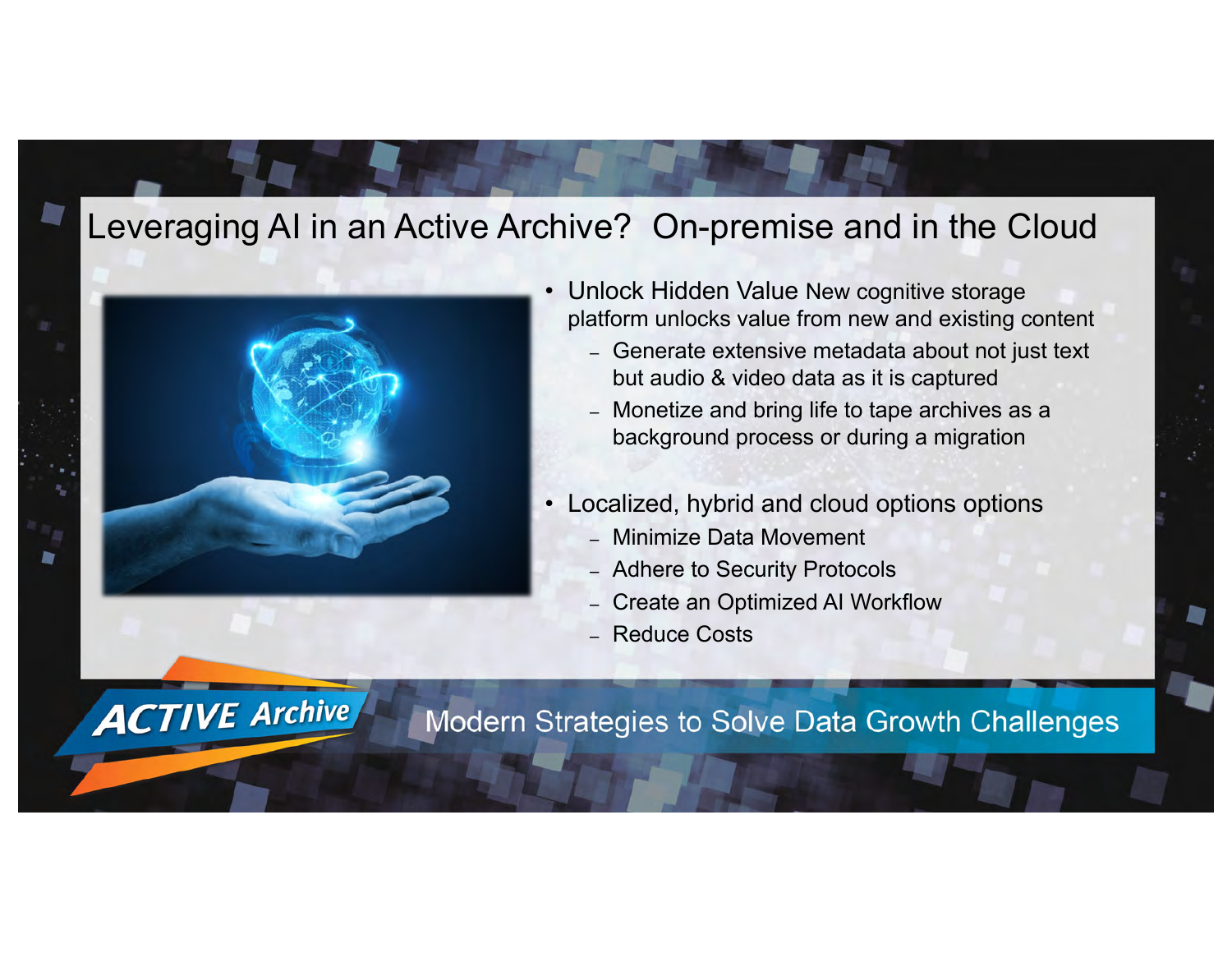